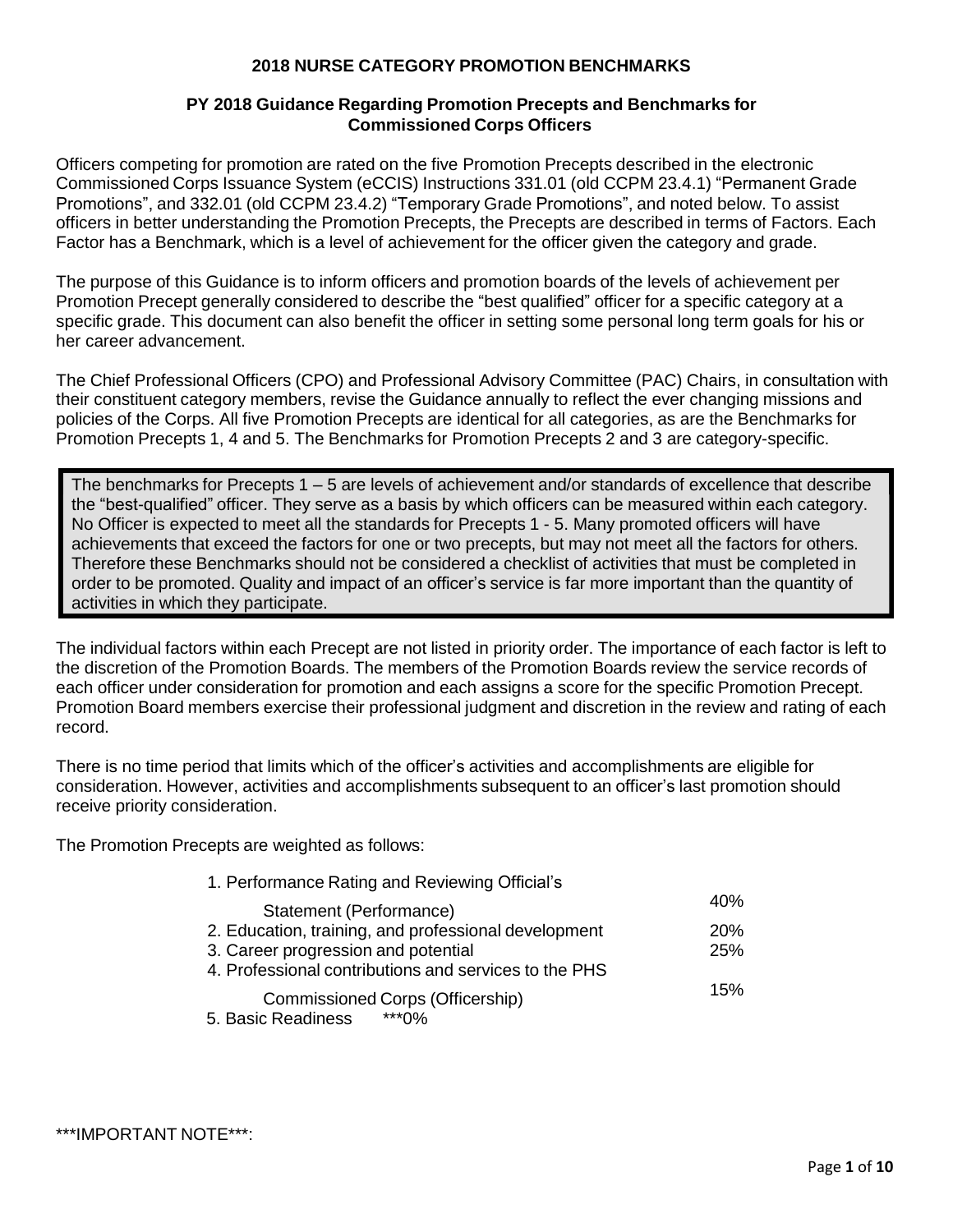*Although the Readiness precept no longer carries any weight with regard to numerical score for promotion, basic readiness remains one of the several administrative checks for promotion. Officers in a "not ready" status at the December Readiness status report prior to the promotion year will receive an automatic Board Not Recommend. In addition, officers in a "not ready" status at the subsequent 31 March status report, who were otherwise successful, will be removed from the successful list. Officers are advised to maintain basic readiness at all times.*

Promotion Board members examine many documents in the officer's electronic Official Personnel Folder (eOPF) during the promotion review. Examples of these documents include, but are not limited to: Commissioned Officers' Effectiveness Report (COER); Promotion Information Report (PIR); curriculum vitae; the Officer's and Reviewing Official's Statements; award narratives; and letters of appreciation. The most recent COERs (e.g., the last 3-5 years) are generally given the most consideration by Promotion Board members, although earlier COERs may also be reviewed.

Career development resources (e.g., Curriculum Vitae (CV) reviews, mentoring, internet training tools, career development seminars, fellow officers, serving in similar roles, etc.) provided by the PACs, agency liaisons, Division of Commissioned Corps Personnel and Readiness (DCCPR), and the CPOs should be explored and fully utilized by all officers.

The Benchmarks will change as the Commissioned Corps continues to evolve. Any comments or suggestions that you have on the Benchmarks may be submitted to your PAC Chair, and will be carefully considered for incorporation into the next annual revision.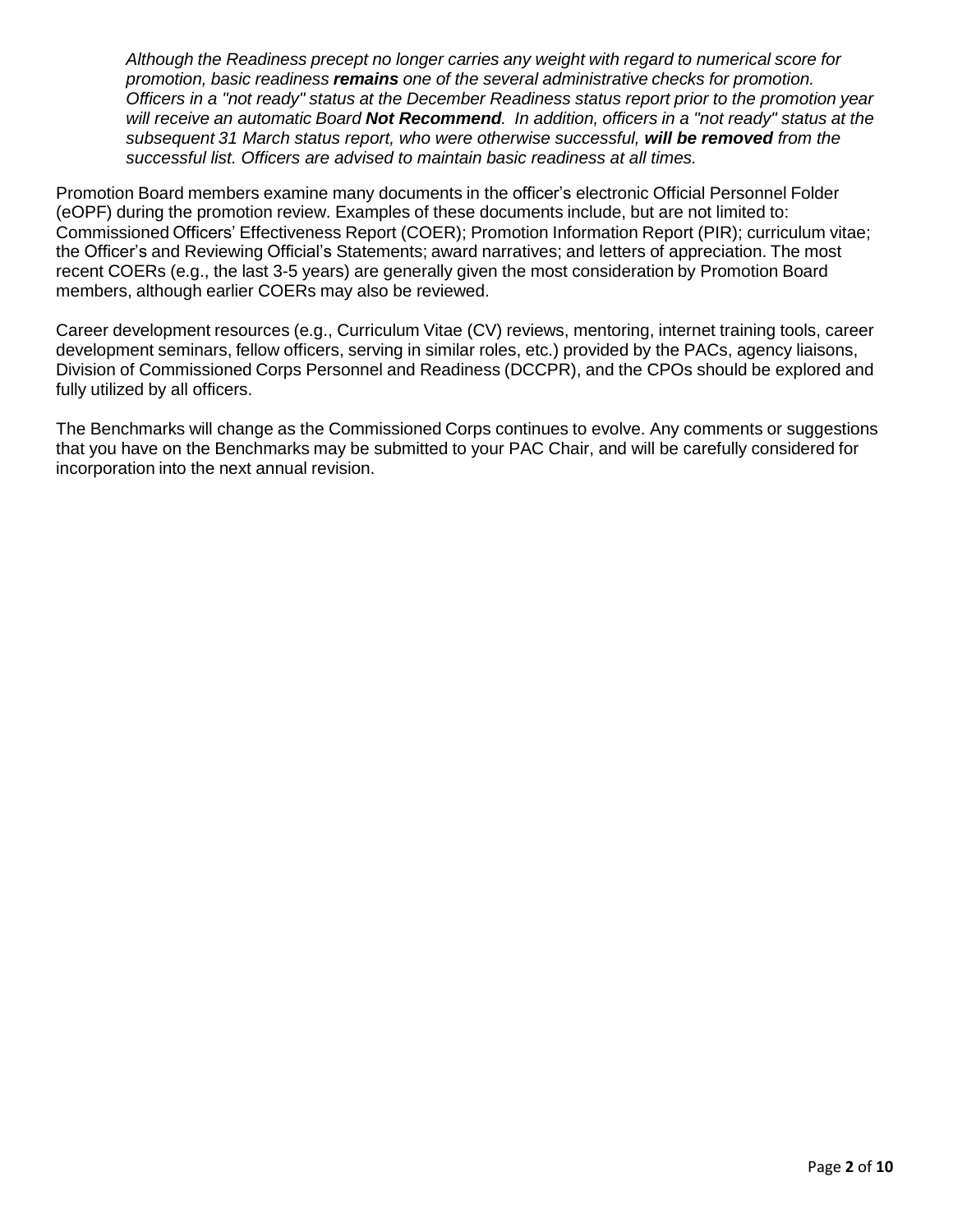## FY 2018 FACTORS and BENCHMARKS FOR PROMOTION PRECEPTS

| 1. Performance Rating and Reviewing Official's Statement (Performance)                                                                                                                                                                                                                      |                                                                                                                                                                                                                                                                              |                                                                                                                                                                                                                                                                              |                                                                                                                                                                                                                                                                              |                                                                                                                                                                                                                                                                                                     |  |
|---------------------------------------------------------------------------------------------------------------------------------------------------------------------------------------------------------------------------------------------------------------------------------------------|------------------------------------------------------------------------------------------------------------------------------------------------------------------------------------------------------------------------------------------------------------------------------|------------------------------------------------------------------------------------------------------------------------------------------------------------------------------------------------------------------------------------------------------------------------------|------------------------------------------------------------------------------------------------------------------------------------------------------------------------------------------------------------------------------------------------------------------------------|-----------------------------------------------------------------------------------------------------------------------------------------------------------------------------------------------------------------------------------------------------------------------------------------------------|--|
| <b>Factor</b>                                                                                                                                                                                                                                                                               | <b>Benchmarks</b><br>$P-O2*$                                                                                                                                                                                                                                                 | <b>Benchmarks</b><br>$T-O4/P-O3*$                                                                                                                                                                                                                                            | <b>Benchmarks</b><br><b>T-05/P-04</b>                                                                                                                                                                                                                                        | <b>Benchmarks</b><br>T-06/P-05/P-06                                                                                                                                                                                                                                                                 |  |
| <b>Commissioned</b><br>Officers'<br><b>Effectiveness</b><br><b>Report (COER)</b><br>Based on information<br>contained in the<br>Officer's Statement,<br>separate from the<br>Reviewing Official's<br>Statement, the officer<br>will be rated on<br>promotion readiness<br>as it relates to: | The primary focus in<br>reviewing the COER<br>should be on the<br>accompanying<br>narrative rather than<br>on the indicated<br>value.<br>Secondary<br>assessment will<br>include a review of<br>the COER score, in<br>the context of the<br>officer's performance<br>trends. | The primary focus in<br>reviewing the COER<br>should be on the<br>accompanying<br>narrative rather than<br>on the indicated<br>value.<br>Secondary<br>assessment will<br>include a review of<br>the COER score, in<br>the context of the<br>officer's performance<br>trends. | The primary focus in<br>reviewing the COER<br>should be on the<br>accompanying<br>narrative rather than<br>on the indicated<br>value.<br>Secondary<br>assessment will<br>include a review of<br>the COER score, in<br>the context of the<br>officer's performance<br>trends. | The primary focus in<br>reviewing the COER<br>should be on the<br>accompanying<br>narrative rather than<br>on the indicated<br>value.<br>Secondary<br>assessment will<br>include a review of<br>the COER score, in<br>the context of the<br>officer's performance<br>trends.                        |  |
| o Progression of<br>responsibility<br>○ Achievement<br>and<br>contributions to<br>the agency<br>mission<br>○ Personal<br>accountability<br>for developing<br>skills and<br>leadership<br>effectiveness                                                                                      | Guidance provided<br>as needed/requested<br>to complete<br>assignments of<br>moderate complexity<br>and impact. Skill<br>development reflects<br>potential for<br>leadership and<br>willingness/ability to<br>assume increasing<br>levels of<br>responsibility.              | Guidance provided<br>as needed/requested<br>to complete<br>assignments of<br>moderate complexity<br>and impact. Skill<br>development reflects<br>potential for<br>leadership and<br>willingness/ability to<br>assume increasing<br>levels of<br>responsibility.              | Evidence of<br>independent<br>performance of<br>complex tasks<br>requiring developed<br>proficiency and<br>higher responsibility<br>with positive impact<br>on the program.<br>Demonstrated<br>leadership of<br>program teams or<br>projects.                                | Independent initiative,<br>evidenced by<br>development,<br>oversight,<br>coordination and/or<br>leadership of projects<br>of exceptional<br>difficulty with an<br>expected level of<br>expertise.<br>Assumption of overall<br>personal<br>accountability for the<br>involved program or<br>project. |  |
|                                                                                                                                                                                                                                                                                             | Completes assigned<br>duty-related<br>mandatory training<br>and elective training<br>to complement<br>mandatory training.<br>Supporting<br>information that<br>professional<br>development<br>contributes to the<br>agency missions.                                         | Completes assigned<br>duty-related<br>mandatory training<br>and elective training<br>to complement<br>mandatory training.<br>Supporting<br>information that<br>professional<br>development<br>contributes to the<br>agency missions.                                         | Completes assigned<br>duty-related<br>mandatory training<br>and elective training<br>to complement<br>mandatory training.<br>Supporting<br>information that<br>professional<br>development<br>contributes to the<br>agency missions.                                         | Completes assigned<br>duty-related<br>mandatory training<br>and elective training<br>to complement<br>mandatory training.<br>Supporting<br>information that<br>professional<br>development<br>contributes to the<br>agency missions.<br>The officer                                                 |  |
|                                                                                                                                                                                                                                                                                             | The officer<br>demonstrates they<br>efficiently and<br>effectively work at<br>their current grade.                                                                                                                                                                           | The officer<br>demonstrates they<br>efficiently and<br>effectively work at a<br>higher level than their<br>current grade.                                                                                                                                                    | The officer<br>demonstrates they<br>efficiently and<br>effectively work at a<br>higher level than their<br>current grade.                                                                                                                                                    | demonstrates they<br>efficiently and<br>effectively work at a<br>higher level than their<br>current grade and<br>should currently<br>occupy an O-6 billet.                                                                                                                                          |  |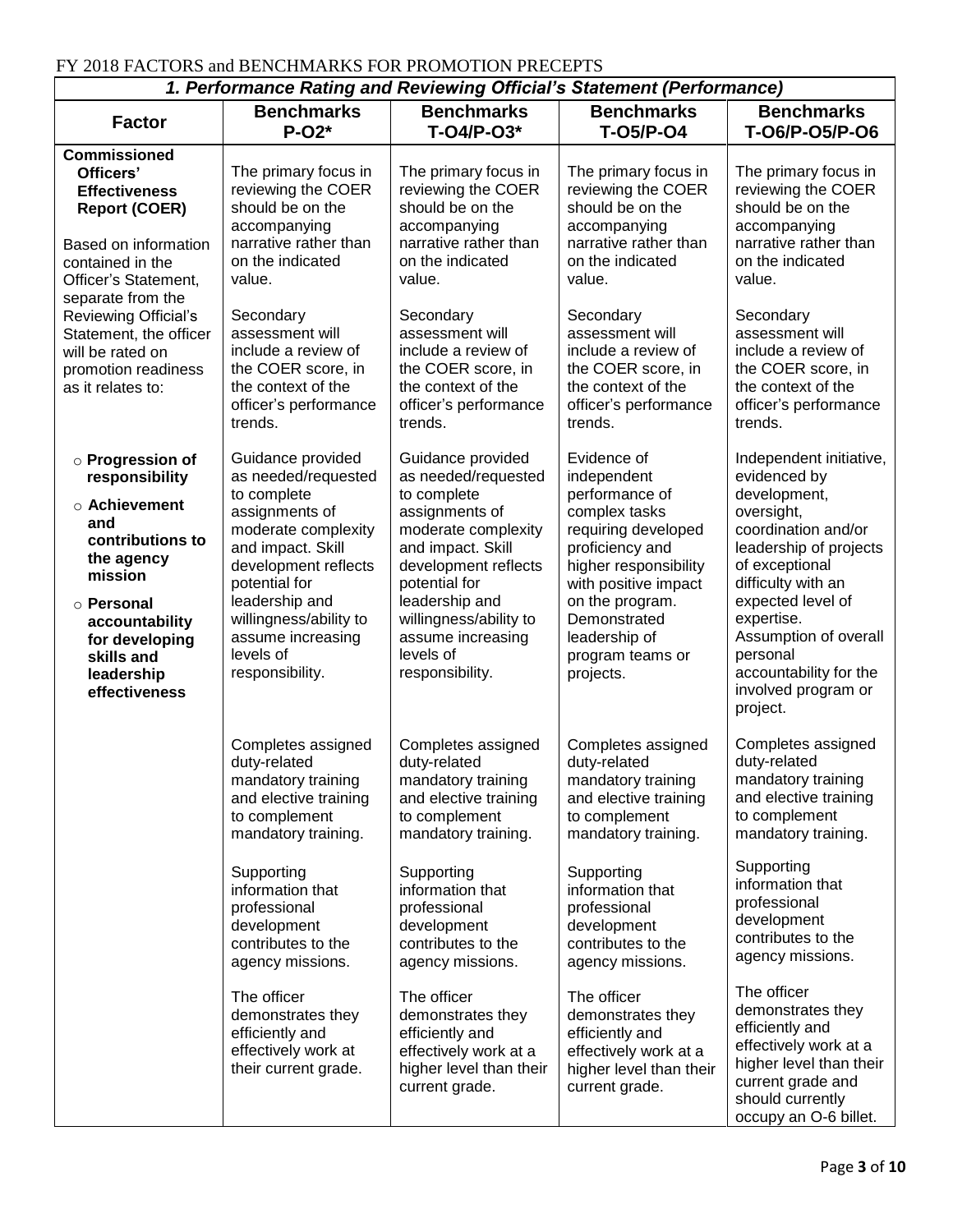| 1. Performance Rating and Reviewing Official's Statement (Performance) |                                                 |                                                 |                                           |                                               |  |
|------------------------------------------------------------------------|-------------------------------------------------|-------------------------------------------------|-------------------------------------------|-----------------------------------------------|--|
|                                                                        | <b>Benchmarks</b>                               | <b>Benchmarks</b>                               | <b>Benchmarks</b>                         | <b>Benchmarks</b>                             |  |
| <b>Factor</b>                                                          | $P-O2*$                                         | T-04/P-03*                                      | <b>T-05/P-04</b>                          | T-06/P-05/P-06                                |  |
| • Award History**                                                      | There should be a                               | There should be a                               | There should be a                         | There should be a                             |  |
|                                                                        | record of awards                                | record of awards                                | record of awards                          | record of awards                              |  |
| Progression of                                                         | across the career.                              | across the career.                              | across the career.                        | across the career.                            |  |
| awards, relevance to                                                   | Officers should strive                          | Officers should strive                          | Officers should strive                    | Officers should strive                        |  |
| mission, quality, as                                                   | for increasing                                  | for increasing                                  | for increasing                            | for increasing                                |  |
| well as quantity,<br>across the career is                              | impacts at the local                            | impacts at the local                            | impacts at the                            | impacts at the                                |  |
| assessed:                                                              | level, including team<br>or unit participation, | level, including team<br>or unit participation, | regional level which<br>may result in     | regional, national or<br>international level  |  |
|                                                                        | which may result in                             | which may result in                             | progressively higher                      | which may result in                           |  |
| $\circ$ PHS Individual                                                 | individual or unit                              | individual or unit                              | individual awards or                      | progressively higher                          |  |
| and Unit Honor                                                         | awards (e.g., a PHS                             | awards (e.g., an                                | unit recognition (e.g.,                   | individual awards or                          |  |
| Awards (e.g.,                                                          | <b>Citation Medal or Unit</b>                   | <b>Achievement Medal</b>                        | a Commendation                            | unit recognition (e.g.,                       |  |
| <b>PHS Citation</b>                                                    | Commendation).                                  | or Unit                                         | Medal or Unit                             | an Outstanding                                |  |
| Medal,                                                                 |                                                 | Commendation).                                  | Commendation).                            | Service Medal or                              |  |
| Outstanding                                                            |                                                 |                                                 |                                           | <b>Outstanding Unit</b>                       |  |
| Service Medal,                                                         |                                                 |                                                 |                                           | Citation).                                    |  |
| Unit                                                                   |                                                 |                                                 |                                           |                                               |  |
| Commendation)                                                          | Division, Institute,                            | Division, Institute,                            | Division, Institute,                      | Division, Institute,<br>and Agency            |  |
|                                                                        | and Agency<br>(including non-HHS                | and Agency<br>(including non-HHS                | and Agency<br>(including non-HHS          | (including non-HHS                            |  |
| ○ Other Awards &                                                       | agencies), and                                  | agencies), and                                  | agencies), and                            | agencies), and                                |  |
| <b>Recognition</b>                                                     | professional                                    | professional                                    | professional                              | professional                                  |  |
|                                                                        | organization awards,                            | organization awards,                            | organization awards,                      | organization awards,                          |  |
|                                                                        | and recognition such                            | and recognition such                            | and recognition such                      | and recognition such                          |  |
| ○ PHS Service                                                          | as letters of                                   | as letters of                                   | as letters of                             | as letters of                                 |  |
| Awards (e.g.,                                                          | commendation.                                   | commendation.                                   | commendation.                             | commendation.                                 |  |
| <b>Isolated Hardship</b>                                               |                                                 |                                                 |                                           |                                               |  |
| Service Award,                                                         | Service should                                  | Service should                                  | Service should                            | Service should                                |  |
| Special                                                                | clearly reflect the                             | clearly reflect the                             | clearly reflect the                       | clearly reflect the                           |  |
| Assignment<br>Service Award)                                           | impact(s) that evolve                           | impact(s) that evolve                           | impact(s) that evolve                     | impact(s) that evolve                         |  |
|                                                                        | from responsibility<br>and performance of       | from responsibility<br>and performance of       | from responsibility<br>and performance of | from responsibility<br>and performance of     |  |
|                                                                        | the officer.                                    | the officer.                                    | the officer.                              | the officer.                                  |  |
| • Reviewing                                                            | <b>Exhibits Leadership</b>                      | <b>Exhibits Leadership</b>                      | <b>Demonstrates</b>                       | <b>Accomplished</b>                           |  |
| Official's                                                             | <b>Qualities</b>                                | <b>Qualities</b>                                | <b>Leadership Skills</b>                  | <b>Leadership Role</b>                        |  |
| <b>Assessment for</b>                                                  |                                                 |                                                 |                                           |                                               |  |
| <b>Promotion</b>                                                       | Recognizing junior                              | Recognizing junior                              | Recognizing                               | Recognizing leaders                           |  |
| <b>Readiness</b>                                                       | officers with the                               | officers with the                               | exceptional personal                      | who have moved into                           |  |
|                                                                        | potential and                                   | potential and                                   | leadership skill and                      | key leadership roles                          |  |
| Based on information                                                   | inspiration to                                  | inspiration to                                  | significant potential or                  | and have a proven                             |  |
| contained in the                                                       | influence.                                      | influence.                                      | competence as a                           | record of influence                           |  |
| Reviewing Official's                                                   |                                                 |                                                 | leader or manager.                        | and achievement in                            |  |
| Statement (separate<br>from the Officer's                              |                                                 |                                                 |                                           | the agency (e.g.,<br><b>Subject Matter</b>    |  |
| Statement), the                                                        |                                                 |                                                 |                                           | Expert, Program                               |  |
| Officer will be rated                                                  |                                                 |                                                 |                                           | Chief/Director or                             |  |
| on promotion                                                           |                                                 |                                                 |                                           | equivalent).                                  |  |
| readiness as it                                                        | For example: As                                 | For example: As                                 | For example: As                           |                                               |  |
| relates to:                                                            | assessed in ROS,                                | assessed in ROS,                                | assessed in ROS,                          | For example: As                               |  |
|                                                                        | candidate excels:                               | candidate excels:                               | candidate excels:                         | assessed in ROS,                              |  |
|                                                                        |                                                 |                                                 |                                           | candidate excels:                             |  |
| ○ Current                                                              | a) In attributes that                           | a) In attributes that                           | a) In the contributions                   |                                               |  |
| <b>Leadership Role</b>                                                 | serve the leadership                            | serve the leadership                            | to and support of a                       | a) In an executive,                           |  |
| in Command/                                                            | in a group, team,                               | in a group, team,                               | management,                               | senior management,                            |  |
| <b>Agency</b>                                                          | committee, or branch<br>work and with the       | committee, or branch<br>work and with the       | supervisory,<br>technical or clinical     | expert, and/or special<br>advisory/consultant |  |
|                                                                        | potential for team                              | potential for team                              | expert and/or                             | position.                                     |  |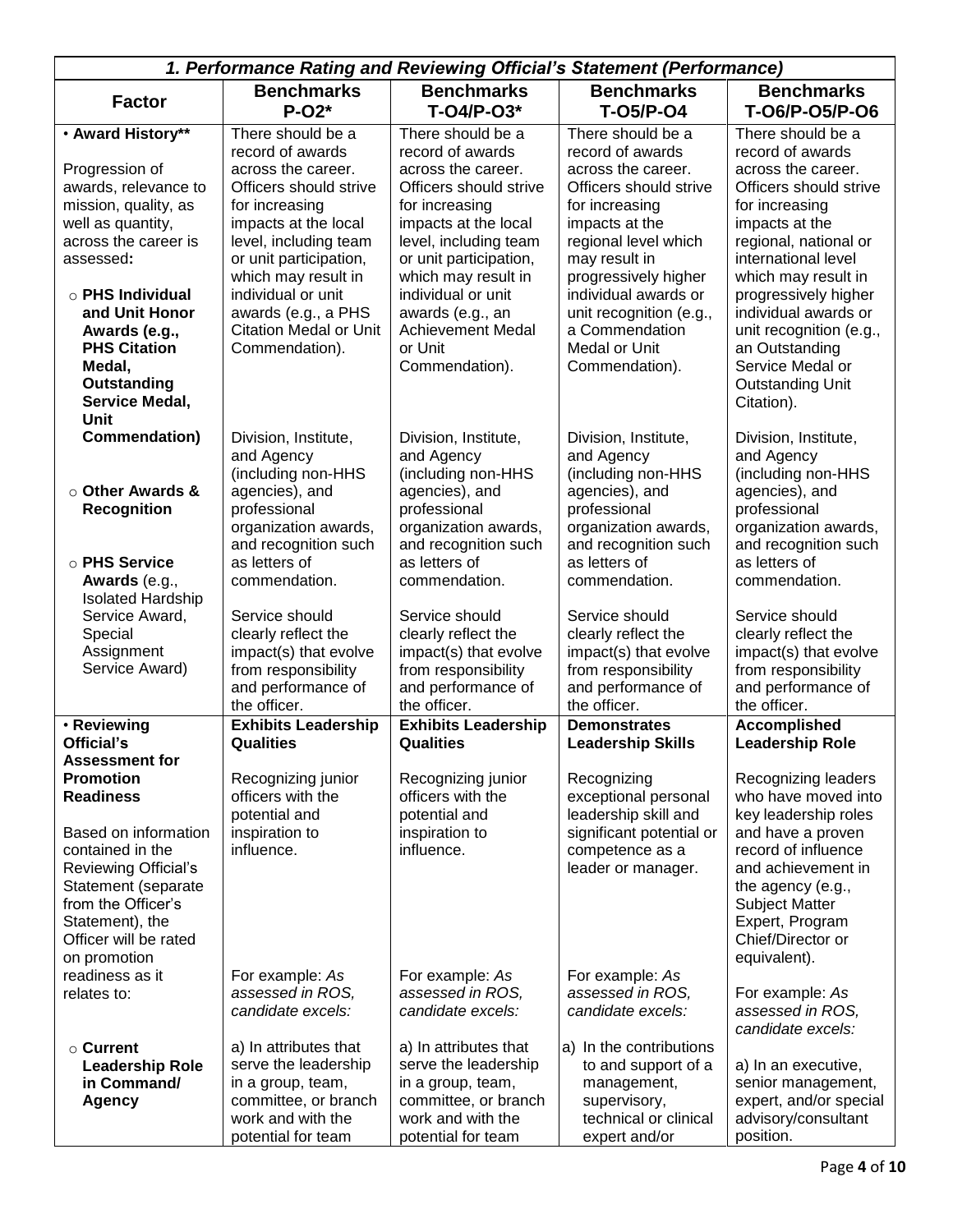|                                                          | 1. Performance Rating and Reviewing Official's Statement (Performance)                                                                                                                                               |                                                                                                                                                                                                                      |                                                                                                                                                                                                                              |                                                                                                                                                                                                                                                 |  |  |
|----------------------------------------------------------|----------------------------------------------------------------------------------------------------------------------------------------------------------------------------------------------------------------------|----------------------------------------------------------------------------------------------------------------------------------------------------------------------------------------------------------------------|------------------------------------------------------------------------------------------------------------------------------------------------------------------------------------------------------------------------------|-------------------------------------------------------------------------------------------------------------------------------------------------------------------------------------------------------------------------------------------------|--|--|
| <b>Factor</b>                                            | <b>Benchmarks</b><br>$P-O2*$                                                                                                                                                                                         | <b>Benchmarks</b><br>T-04/P-03*                                                                                                                                                                                      | <b>Benchmarks</b><br><b>T-05/P-04</b>                                                                                                                                                                                        | <b>Benchmarks</b><br>T-06/P-05/P-06                                                                                                                                                                                                             |  |  |
| o Progression of<br>Leadership<br><b>Potential</b>       | leadership or<br>management role.                                                                                                                                                                                    | leadership or<br>management role.                                                                                                                                                                                    | program leadership<br>role.                                                                                                                                                                                                  |                                                                                                                                                                                                                                                 |  |  |
|                                                          | and/or                                                                                                                                                                                                               | and/or                                                                                                                                                                                                               | and/or                                                                                                                                                                                                                       | and/or                                                                                                                                                                                                                                          |  |  |
|                                                          | b) As a member of a<br>task force or similar<br>group at, or above,<br>the local or regional<br><b>Branch or Division</b><br>level.                                                                                  | b) As a member of a<br>task force or similar<br>group at, or above,<br>the local or regional<br><b>Branch or Division</b><br>level.                                                                                  | b) As a member or<br>leader of a task force<br>or similar group at, or<br>above, the local or<br>regional Agency<br>level.                                                                                                   | b) As a leader of a<br>task force or a similar<br>group at either the<br>regional, national or<br>international Agency<br>level.                                                                                                                |  |  |
|                                                          | <b>Additional attributes</b><br>may include:                                                                                                                                                                         | Additional attributes<br>may include:                                                                                                                                                                                | <b>Additional attributes</b><br>may include:                                                                                                                                                                                 | <b>Additional attributes</b><br>may include:                                                                                                                                                                                                    |  |  |
|                                                          | Authorship of<br>publications or other<br>written<br>communication or<br>oral presentations<br>that strive for<br>increasing impact<br>(e.g., at, or above,<br>the local/ regional<br>Branch, or Division<br>level). | Authorship of<br>publications or other<br>written<br>communication or<br>oral presentations<br>that strive for<br>increasing impact<br>(e.g., at, or above,<br>the local/ regional<br>Branch, or Division<br>level). | Primary or secondary<br>authorship of<br>publications or other<br>written<br>communication or<br>oral presentations<br>that strive for<br>increasing impact<br>(e.g., at or above the<br>local or regional<br>Agency level). | Primary or secondary<br>authorship of<br>publications or other<br>written<br>communication or<br>oral presentations<br>that strive for<br>increasing impact<br>(e.g., at either the<br>regional, national or<br>international Agency<br>level). |  |  |
| $\circ$ Contribution to<br>the Agency<br><b>Missions</b> |                                                                                                                                                                                                                      | Engages in collateral<br>activities that<br>contribute to the<br>Agency/PHS mission.                                                                                                                                 | Engages in collateral<br>activities that<br>contribute to the<br>Agency/PHS mission.                                                                                                                                         | Evidence that career<br>duties and collateral<br>activities contribute to<br>visibility and impact<br>of the Agency/PHS<br><b>Commissioned Corps</b><br>mission.                                                                                |  |  |

\* - Temporary O2 and O3 promotions for all categories and Temporary O4 promotions for the Medical and Dental Categories are determined by an administrative file review as outlined in Commissioned Corps Instruction (CCI) 332.01 (old CC 23.4.2, 6-2). Officers are encouraged to use the Factors and Benchmarks listed for T-O4/P-O2 & O3 for career development purposes.

\*\* - Please refer to CCI 511.01 (old CC 27.1.1) Awards Program for a description of the Honor and Service Awards.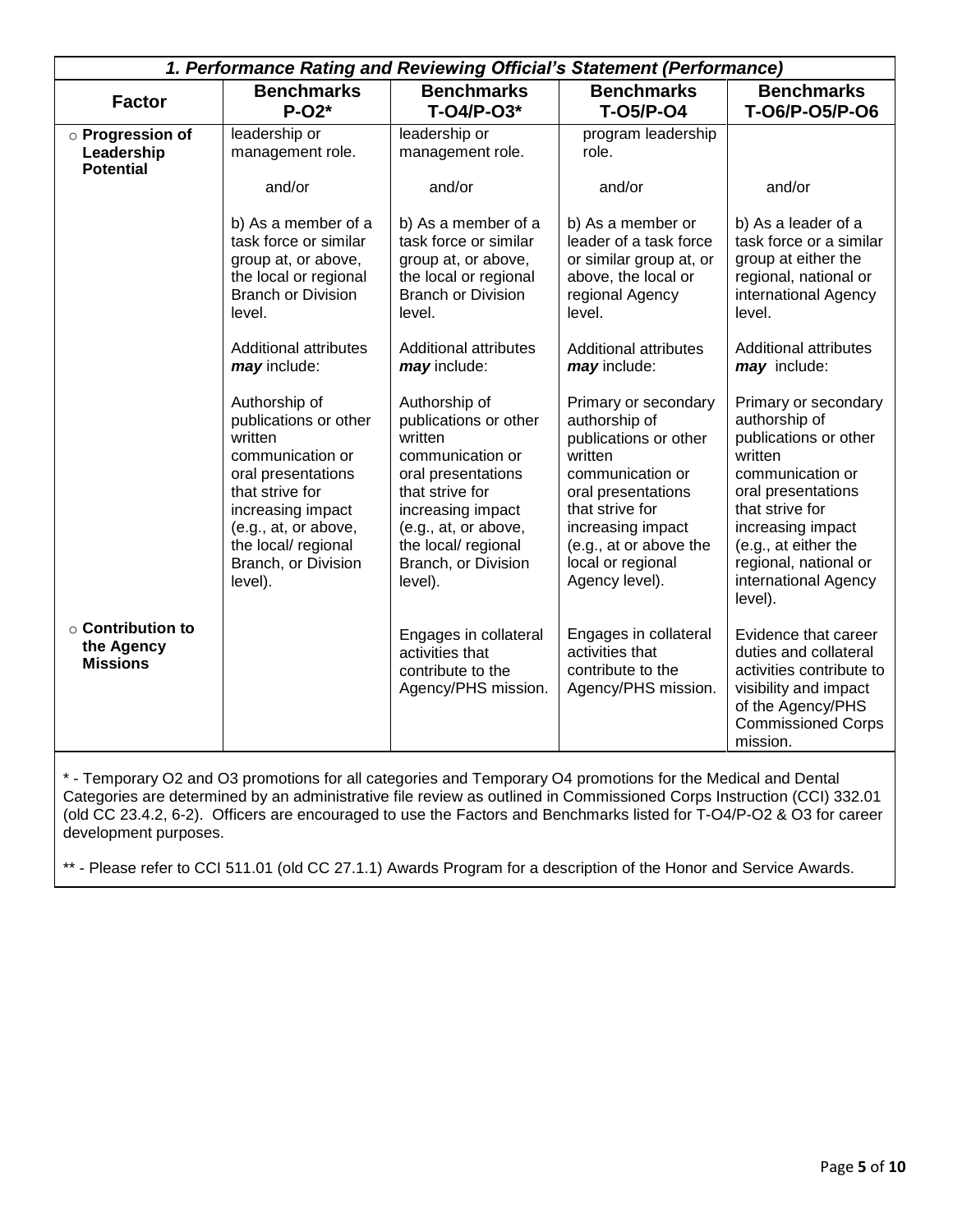| 2. Education, Training & Professional Development                                        |                                                                                                                                                                                                                                                                                                                                                                                                                 |                                                                                                                                                                                                                                                        |                                                                                                                                                                                                                                                                                                                                   |                                                                                                                                                                                                                                                                                                                                   |  |
|------------------------------------------------------------------------------------------|-----------------------------------------------------------------------------------------------------------------------------------------------------------------------------------------------------------------------------------------------------------------------------------------------------------------------------------------------------------------------------------------------------------------|--------------------------------------------------------------------------------------------------------------------------------------------------------------------------------------------------------------------------------------------------------|-----------------------------------------------------------------------------------------------------------------------------------------------------------------------------------------------------------------------------------------------------------------------------------------------------------------------------------|-----------------------------------------------------------------------------------------------------------------------------------------------------------------------------------------------------------------------------------------------------------------------------------------------------------------------------------|--|
| <b>Factor</b>                                                                            | <b>Benchmarks</b><br>$P-O2$                                                                                                                                                                                                                                                                                                                                                                                     | <b>Benchmarks</b><br><b>T-O4/P-O3</b>                                                                                                                                                                                                                  | <b>Benchmarks</b><br><b>T-05/P-04</b>                                                                                                                                                                                                                                                                                             | <b>Benchmarks</b><br>T-06/P-05/P-06                                                                                                                                                                                                                                                                                               |  |
| · Degrees                                                                                | ä,                                                                                                                                                                                                                                                                                                                                                                                                              | <b>Begin Masters</b>                                                                                                                                                                                                                                   | <b>Masters studies</b><br>ongoing                                                                                                                                                                                                                                                                                                 | Master's Degree or<br>Doctorate obtained                                                                                                                                                                                                                                                                                          |  |
| <b>Certification and</b><br><b>Credentialing</b>                                         | Officers maintain<br>professional credentials,<br>if applicable, or required<br>professional training, in<br>accordance with<br>category or professional<br>degree requirements.<br>Certification or<br>credentialing<br>appropriate to current<br>job specialty (clinical<br>or non-clinical), e.g.<br>ACLS, PALS, TNCC<br><b>Project Officer Basic</b><br>or Advanced courses,<br>regulatory science,<br>etc. | Certification or<br>credentialing<br>appropriate to current<br>job specialty (clinical<br>or non-clinical), e.g.<br>ACLS, PALS, TNCC<br><b>Project Officer Basic</b><br>or Advanced courses,<br>regulatory science,<br>etc.                            | Advanced<br>Certification<br>credentials (ANCC or<br>other professional<br>certifications-e.g.,<br>clinical, public health,<br>administrative,<br>epidemiology,<br>regulatory, etc.) by a<br>professional<br>organization or an<br>accredited institution<br>of learning. Certificate<br>appropriate to current<br>job specialty. | Advanced<br>Certification<br>credentials (ANCC or<br>other professional<br>certifications-e.g.,<br>clinical, public health,<br>administrative,<br>epidemiology,<br>regulatory, etc.) by a<br>professional<br>organization or an<br>accredited institution<br>of learning. Certificate<br>appropriate to current<br>job specialty. |  |
| . Nursing Licensure                                                                      | Current - documented                                                                                                                                                                                                                                                                                                                                                                                            | Current - documented                                                                                                                                                                                                                                   | Current - documented                                                                                                                                                                                                                                                                                                              | Current - documented                                                                                                                                                                                                                                                                                                              |  |
| • Continuing<br><b>Education (CE)</b><br><b>Hours (i.e., 0.1</b><br>CEU= 1 CE hour)      | $\geq$ 20 hours/per<br>calendar year                                                                                                                                                                                                                                                                                                                                                                            | $\geq$ 20 hours/per<br>calendar year                                                                                                                                                                                                                   | $\geq$ 20 hours/per<br>calendar year                                                                                                                                                                                                                                                                                              | $\geq$ 20 hours/calendar<br>year                                                                                                                                                                                                                                                                                                  |  |
| <b>.Public Health</b><br><b>Training Experience</b><br>(includes leadership<br>training) | No required training<br>or experience at this<br>level other than<br>interest and an<br>increased knowledge<br>and awareness of<br>Corps mission and<br>the agencies in which<br>the Corps serves.                                                                                                                                                                                                              | Evidence of training or<br>experience, in public<br>health, leadership, and<br>emergency<br>preparedness related<br>to agency mission (e.g.<br>public health nursing,<br>public health policy) or<br>provide experience in a<br>public health setting. | Evidence of training<br>or experience in<br>public health,<br>leadership and<br>emergency<br>preparedness and<br>related to agency<br>mission.<br>Work experience or<br>committee service on<br>a public health<br>initiative.                                                                                                    | Evidence of additional<br>training or<br>experience in public<br>health, leadership<br>and emergency<br>preparedness and<br>related to agency<br>mission.<br>Leadership role in<br>public health<br>activities or<br>leadership role in a<br>public health<br>initiative.                                                         |  |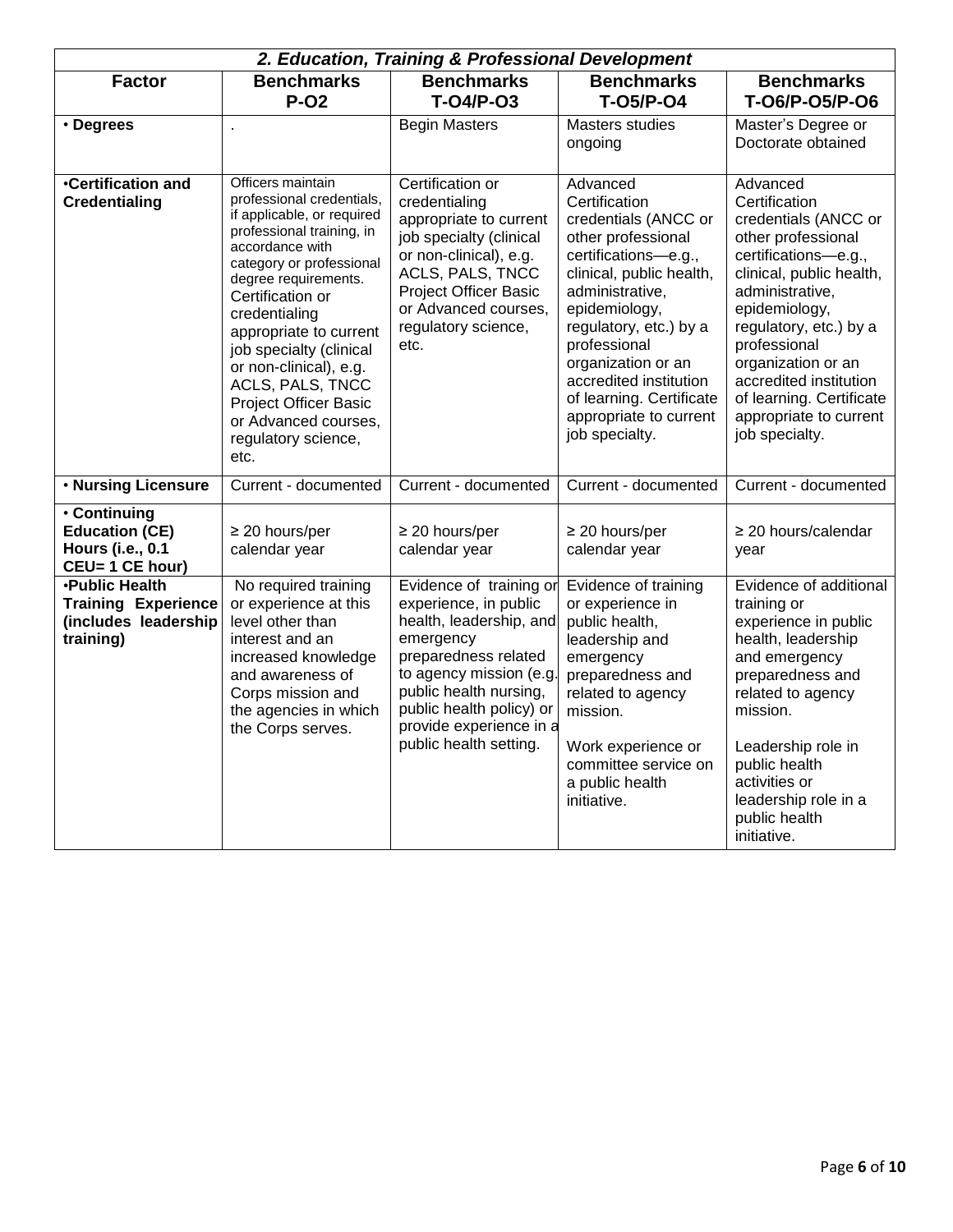|                                                                                                                                                | 3. Career Progression & Potential                                                                                                                                                                                                                                        |                                                                                                                                     |                                                                                                                                                               |                                                                                                                                                                                                                       |  |
|------------------------------------------------------------------------------------------------------------------------------------------------|--------------------------------------------------------------------------------------------------------------------------------------------------------------------------------------------------------------------------------------------------------------------------|-------------------------------------------------------------------------------------------------------------------------------------|---------------------------------------------------------------------------------------------------------------------------------------------------------------|-----------------------------------------------------------------------------------------------------------------------------------------------------------------------------------------------------------------------|--|
| <b>Factor</b>                                                                                                                                  | <b>Benchmarks</b><br><b>P-02</b>                                                                                                                                                                                                                                         | <b>Benchmarks</b><br>T-04/P-03                                                                                                      | <b>Benchmarks</b><br><b>T-05/P-04</b>                                                                                                                         | <b>Benchmarks</b><br>T-06/P-05/P-06                                                                                                                                                                                   |  |
| • Pillar Assignment                                                                                                                            | Officer encumbers a position that meets one of the five pillars.                                                                                                                                                                                                         |                                                                                                                                     |                                                                                                                                                               |                                                                                                                                                                                                                       |  |
| • Billet                                                                                                                                       | At or above grade<br>promoting to                                                                                                                                                                                                                                        | At or above grade<br>promoting to                                                                                                   | At or above grade<br>promoting to                                                                                                                             | At or above grade<br>promoting to                                                                                                                                                                                     |  |
| · Assignments                                                                                                                                  | Demonstrates<br>potential for<br>increasing levels of<br>independence; strong<br>skills development to<br>include but not limited<br>to: self-manage in<br>work place,<br>commitment,<br>competent (master<br>skills) and<br>demonstrated<br>critical thinking<br>skills | Demonstrates potential<br>for<br>increasing levels of<br>independence and<br>responsibility;<br>emerging leadership<br>potential.   | Demonstrates an<br>increasing level of<br>independence,<br>responsibility<br>and leadership<br>(supervisor, team<br>leader or<br>project/program<br>manager). | Demonstrates an<br>expertise in area with<br>responsibility and<br>leadership (supervisory<br>management/<br>supervisory<br>responsibility/program<br>management) yielding<br>a national or<br>internationall impact. |  |
| $\cdot$ Mobility –<br>Geographic and/or<br>Programmatic<br>(consideration over<br>nursing career<br>including military or<br>civilian service) | 1 (includes initial duty<br>station)                                                                                                                                                                                                                                     | $\overline{2}$                                                                                                                      | 3                                                                                                                                                             | $\overline{4}$                                                                                                                                                                                                        |  |
| <b>Collateral Duties</b>                                                                                                                       | Documented<br>participation in<br>identifying process<br>improvement<br>suggestions in the<br>immediate work<br>environment.                                                                                                                                             | Documented<br>participation in 1<br>agency collateral<br>duty/activity not<br>included in billet<br>description (over a<br>career). | Documented<br>participation in 2<br>Agency collateral<br>duties/activities not<br>included in billet<br>description (over a<br>career).                       | Documented<br>Participation in 3<br>Agency collateral<br>duties/activities not<br>included in billet<br>description with<br>increased<br>responsibility and/or<br>leadership role (over<br>a career).                 |  |
|                                                                                                                                                |                                                                                                                                                                                                                                                                          | Involvement is local<br>and as a team<br>member.                                                                                    | Involvement is<br>regional or national<br>level and officer<br>serves in leadership<br>role.                                                                  | Involvement is<br>regional or national<br>level and officer<br>serves in leadership<br>role. Officer has<br>initiated the activity.                                                                                   |  |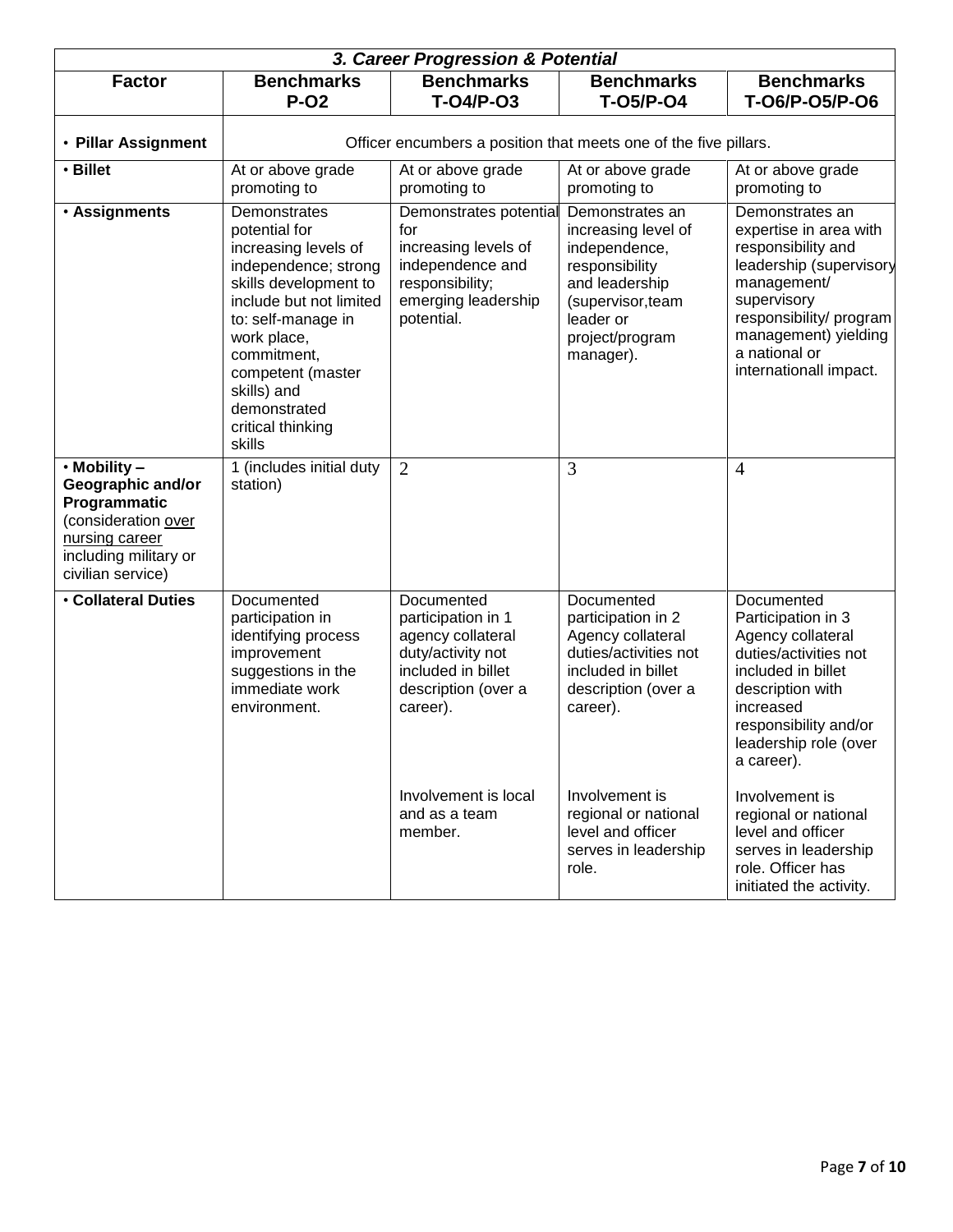| 4. Professional Contributions & Services to the PHS Commissioned Corps (Officership)                         |                                                                    |                                                |                                               |                                        |  |
|--------------------------------------------------------------------------------------------------------------|--------------------------------------------------------------------|------------------------------------------------|-----------------------------------------------|----------------------------------------|--|
| <b>Factor</b>                                                                                                | <b>Benchmarks</b>                                                  | <b>Benchmarks</b>                              | <b>Benchmarks</b>                             | <b>Benchmarks</b>                      |  |
|                                                                                                              | $P-O2*$                                                            | T-04/P-03*                                     | <b>T-05/P-04</b>                              | T-06/P-05/P-06                         |  |
| · Honor/                                                                                                     | Displaying honor and                                               | Displaying honor and                           | Displaying honor and                          | Displaying honor and                   |  |
| <b>Integrity/Duty</b>                                                                                        | integrity as an officer.                                           | integrity as an officer.                       | integrity as an officer.                      | integrity as an officer.               |  |
|                                                                                                              |                                                                    |                                                |                                               |                                        |  |
| As a USPHS Officer                                                                                           | Completes<br>mandatory CC                                          | Completes<br>mandatory CC                      | Completes<br>mandatory CC                     | Completes<br>mandatory CC              |  |
| $\circ$ Honor and                                                                                            | training                                                           | training                                       | training                                      | training                               |  |
| integrity are the                                                                                            |                                                                    |                                                |                                               |                                        |  |
| consistent regard                                                                                            | Officer participates in                                            | Officer participates in                        | Officer participates in                       | Officer participates in                |  |
| for the highest                                                                                              | personal and                                                       | personal and                                   | personal and                                  | personal and                           |  |
| standards of                                                                                                 | professional duties to                                             | professional duties to                         | professional duties to                        | professional duties to                 |  |
| behaviors and the                                                                                            | meet obligations.                                                  | meet obligations.                              | meet obligations.                             | meet obligations.                      |  |
| refusal to violate                                                                                           |                                                                    |                                                |                                               |                                        |  |
| one's personal and<br>professional                                                                           | No disciplinary or<br>adverse actions;                             | No disciplinary or<br>adverse actions:         | No disciplinary or<br>adverse actions;        | No disciplinary or<br>adverse actions: |  |
| codes.                                                                                                       | officer in good                                                    | officer in good                                | officer in good                               | officer in good                        |  |
|                                                                                                              | standing                                                           | standing                                       | standing                                      | standing                               |  |
| $\circ$ Duty is the free                                                                                     |                                                                    |                                                |                                               |                                        |  |
| acceptance of a                                                                                              |                                                                    |                                                | Officer seen as a                             | Officer seen as a                      |  |
| commitment to                                                                                                |                                                                    |                                                | "role model" by peers                         | "role model" by                        |  |
| service.                                                                                                     |                                                                    |                                                | and subordinates.                             | peers, subordinates,                   |  |
|                                                                                                              |                                                                    |                                                |                                               | agency leadership,                     |  |
|                                                                                                              |                                                                    |                                                |                                               | and category.                          |  |
| <b>Officer CC</b>                                                                                            | Appointed member or                                                | Appointed member or                            | Appointed member or                           | Appointed member or                    |  |
| <b>Contributions</b>                                                                                         | volunteer.                                                         | volunteer.                                     | volunteer who leads                           | volunteer who serves                   |  |
| Significant                                                                                                  |                                                                    |                                                | subcommittee or                               | as Chair or Vice-                      |  |
| contributions are<br>based on                                                                                |                                                                    |                                                | demonstrates<br>substantive role.             | Chair, or leads<br>subcommittees, or   |  |
| information                                                                                                  |                                                                    |                                                |                                               | demonstrates                           |  |
| contained in the                                                                                             |                                                                    |                                                |                                               | substantive role.                      |  |
| Officer's Statement,                                                                                         |                                                                    |                                                |                                               |                                        |  |
| CV, and                                                                                                      |                                                                    |                                                |                                               |                                        |  |
| documented in                                                                                                |                                                                    |                                                |                                               |                                        |  |
| letters of                                                                                                   |                                                                    |                                                |                                               |                                        |  |
| appreciation.                                                                                                |                                                                    |                                                |                                               |                                        |  |
| Examples may                                                                                                 |                                                                    |                                                |                                               | Evidence that CC and                   |  |
| include:<br>Membership/                                                                                      | Evidence that CC and                                               | Evidence that CC and                           | Evidence that CC and<br>collateral activities | collateral activities                  |  |
| $\circ$                                                                                                      | collateral activities                                              | collateral activities                          | impact and contribute                         | impact and contribute                  |  |
|                                                                                                              |                                                                    |                                                |                                               |                                        |  |
| <b>PAC and</b>                                                                                               |                                                                    | the local level.                               | the regional level.                           | the regional, national                 |  |
| <b>Advisory Groups</b>                                                                                       |                                                                    |                                                |                                               | or international level.                |  |
| (e.g., Junior                                                                                                |                                                                    |                                                |                                               |                                        |  |
|                                                                                                              |                                                                    |                                                |                                               |                                        |  |
|                                                                                                              |                                                                    |                                                |                                               |                                        |  |
|                                                                                                              |                                                                    |                                                |                                               |                                        |  |
| Leadership/<br>Involvement in<br><b>Officers Advisory</b><br>Group, Minority<br>Officers Liaison<br>Council) | impact and contribute<br>to the PHS mission at<br>the local level. | impact and contribute<br>to the PHS mission at | to the PHS mission at                         | to the PHS mission at                  |  |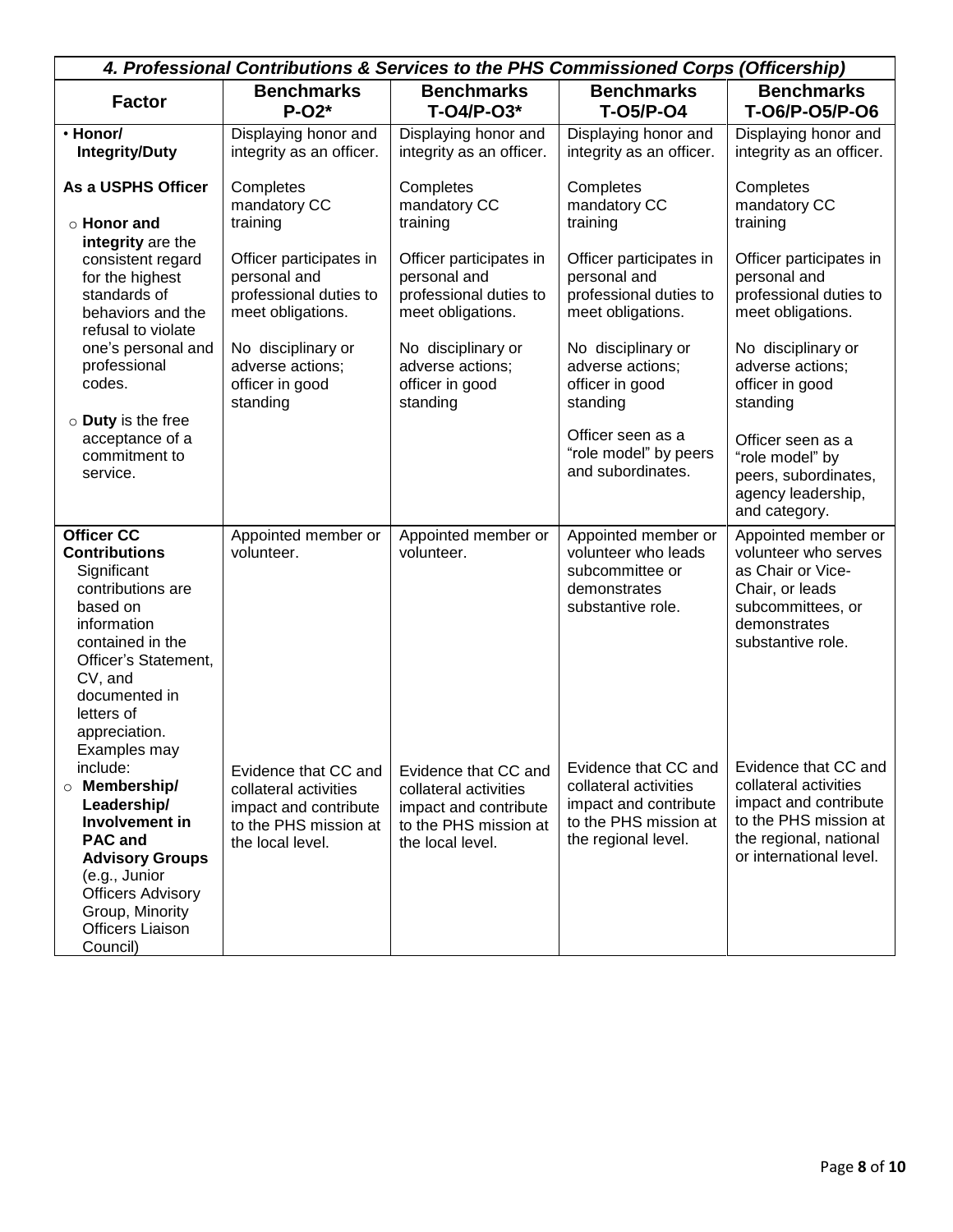| 4. Professional Contributions & Services to the PHS Commissioned Corps (Officership)                                                                                                                                                             |                                                                                                             |                                                                                                                                |                                                                                                                                                                                                 |                                                                                                                                                                                                                                                                                     |  |
|--------------------------------------------------------------------------------------------------------------------------------------------------------------------------------------------------------------------------------------------------|-------------------------------------------------------------------------------------------------------------|--------------------------------------------------------------------------------------------------------------------------------|-------------------------------------------------------------------------------------------------------------------------------------------------------------------------------------------------|-------------------------------------------------------------------------------------------------------------------------------------------------------------------------------------------------------------------------------------------------------------------------------------|--|
| <b>Factor</b>                                                                                                                                                                                                                                    | <b>Benchmarks</b>                                                                                           | <b>Benchmarks</b>                                                                                                              | <b>Benchmarks</b>                                                                                                                                                                               | <b>Benchmarks</b>                                                                                                                                                                                                                                                                   |  |
|                                                                                                                                                                                                                                                  | $P-O2*$                                                                                                     | $T-O4/P-O3*$                                                                                                                   | <b>T-05/P-04</b>                                                                                                                                                                                | T-06/P-05/P-06                                                                                                                                                                                                                                                                      |  |
| <b>O</b> Mentoring                                                                                                                                                                                                                               | Participates as a<br>protégé in regular<br>one-on-one or group<br>mentoring activities                      | Participates as a<br>protégé in regular<br>one-on-one or group<br>mentoring activities.                                        | Participates as a<br>primary or supportive<br>mentor in regular<br>one-on-one or group<br>mentoring activities<br>Seeks mentors within<br>peers or higher level                                 | Participates as a<br>primary mentor in<br>regular one-on-one or<br>group mentoring<br>activities. Seeks<br>mentors within peers or<br>higher level.                                                                                                                                 |  |
|                                                                                                                                                                                                                                                  |                                                                                                             |                                                                                                                                | Completes a formal<br>mentor assignment<br>verified via letter from<br>PAC, Advisory Group,<br>Agency leadership,<br>etc.                                                                       | Completes a formal<br>mentor assignment<br>verified via letter from<br>PAC, Advisory<br>Group, Agency<br>leadership, etc.                                                                                                                                                           |  |
|                                                                                                                                                                                                                                                  |                                                                                                             |                                                                                                                                | Recruits other<br>mentors to support<br>professional<br>development of<br>peers.                                                                                                                | Recruit, train, support<br>and manage other<br>mentors for the<br>professional<br>development of other<br>officers.                                                                                                                                                                 |  |
| <b>Professional</b><br><b>Contributions</b><br>Commitment to<br>professional<br>development and<br>officer visibility.<br><b>O</b> Membership/<br>Involvement in<br>Professional,<br><b>Uniformed Service,</b><br>and Specialty<br>Organizations | Active member at the<br>local, level                                                                        | Active member at the<br>local, regional, levels                                                                                | Active member at the<br>regional, or national, or<br>levels.<br>Serves as contributing<br>member to the<br>organization through a<br>committee or<br>subcommittee.                              | Active member at the<br>national or<br>international levels.<br>Serves in a leadership<br>role in the organization<br>such as subcommittee<br>Chair or Chair of the<br>organization.                                                                                                |  |
| Presentations,<br><b>Recruitment and/or</b><br>Outreach                                                                                                                                                                                          | Participation at<br>community<br>and regional<br>meetings or activities<br>of professional<br>organizations | Presentations and/or<br>outreach at<br>community and<br>regional meetings or<br>activities of<br>professional<br>organizations | Presentations and/or<br>outreach regional<br>meetings or activities<br>of professional<br>organizations<br>Evidence of greater<br>visibility in promoting<br>the Corps to broader<br>audiences. | Presentations and/or<br>outreach regional,<br>national or<br>international<br>meetings or activities<br>of professional<br>organizations<br>Sought out by<br>meeting planners for<br>presentations with<br>evidence of greater<br>impact in support of<br>Corps/Agency<br>missions. |  |

\* - Temporary O2 and O3 promotions for all categories and Temporary O4 promotions for the Medical and Dental Categories are determined by an administrative file review as outlined in CCI 332.01 (old CC23.4.2, 6-2). Officers are encouraged to use the Factors and Benchmarks listed for T-O4/P-O2 & O3 for career development purposes.